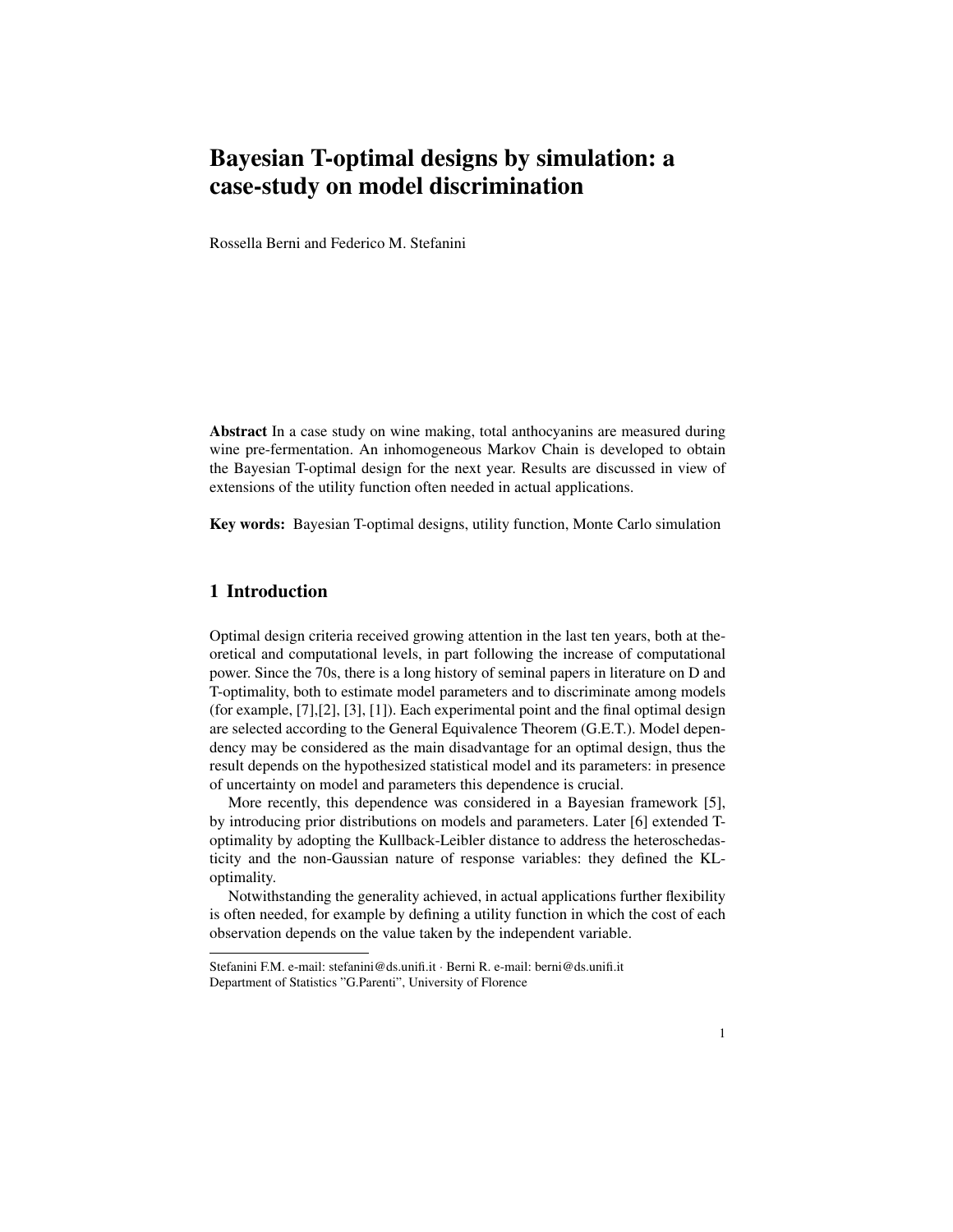In this paper, a utility function based on the T-optimality criterion is defined and an inhomogeneous Markov Chain algorithm is developed [4] to perform Monte Carlo optimization.

## 2 Basic Theory

The class of linear and non-linear parametric models are considered as:

$$
E(Y_i|x_i, \theta_j) = \eta_j(x_i, \theta_j); j = 1, 2; x_i \in \mathcal{X}, \theta_j \in \Theta_j
$$
\n(1)

with  $j = 1,2$  the index of the considered model. Vector  $x_i = (x_{i1},...,x_{i},...,x_{ik})$  denotes the set of *k* independent variables for the *i*-th observation  $(i = 1, ..., n)$ ; for simplicity we assume there are no replicates; the two vectors of unknown parameters  $\theta_j$ ,  $j =$ 1,2 have size  $m_j$ ,  $\theta_j \in \Theta_j \subset \mathcal{R}^{m_j}$ . We assume that  $\eta_j(x_i, \theta_j)$  are continuous real functions of  $(x_i, \theta_j) \in \mathcal{X} \times \Theta_j$ . In an experimental design setting each  $x_i$  is the *i*-th trial chosen or/and controlled by the experimenter;  $x_i$  belongs to the compact set  $\mathscr X$ which is the experimental region defined in the  $\mathcal{R}^k$  field. Regarding random errors  $\varepsilon_{i,j}$ , we assume that  $\varepsilon_{i,j} \stackrel{i.i.d.}{\sim} N(0, \sigma_j^2)$ .

In this context we consider a discrete or exact design, i.e. a design formed by a set of n points  $(x_1, \ldots, x_i, \ldots, x_n)$  in  $\mathscr X$  and denoted by  $D_n$ . Furthermore,  $\xi$  is the design measure defined as a probability measure on the compact set  $\mathscr X$  and it satisfies  $\int_{\mathcal{X}} \xi(x) dx = 1$ . It must be noted that a continuous design is a design which depends only on the assumed probability measure  $\xi$ , without considering the number of experimental points. A discrete design is defined for a specific set of trials and for each design point of  $D_n$  given the total number of observations *n* by assigning masses  $p_i$ to each  $x_i$ :  $\xi_n = \{(p_i, x_i); i = 1, ..., n\}$ ;  $\sum_i p_i = 1$  where  $\rho$  is the rounded number of observations taken at *x<sub>i</sub>*, with  $\sum_i \rho(p_i n) = n$ . In [5], the theory is extended to situations in which model uncertainty is present, and it is described by an elicited prior distribution with parameters  $\pi_{0j}$ ;  $j = 1, 2$ . Moreover elicited prior distributions of model parameters are  $p(\theta_i)$ ,  $j = 1, 2$ . The central result is that the Bayesian T-optimal criterion satisfies the G.E.T. theorem while it no longer depends on unknown values of

Fig. 1 Maximum likelihood estimates of polynomial (left, continuous line) and logistic (right, continuous line) models. Dashed lines join observed values.

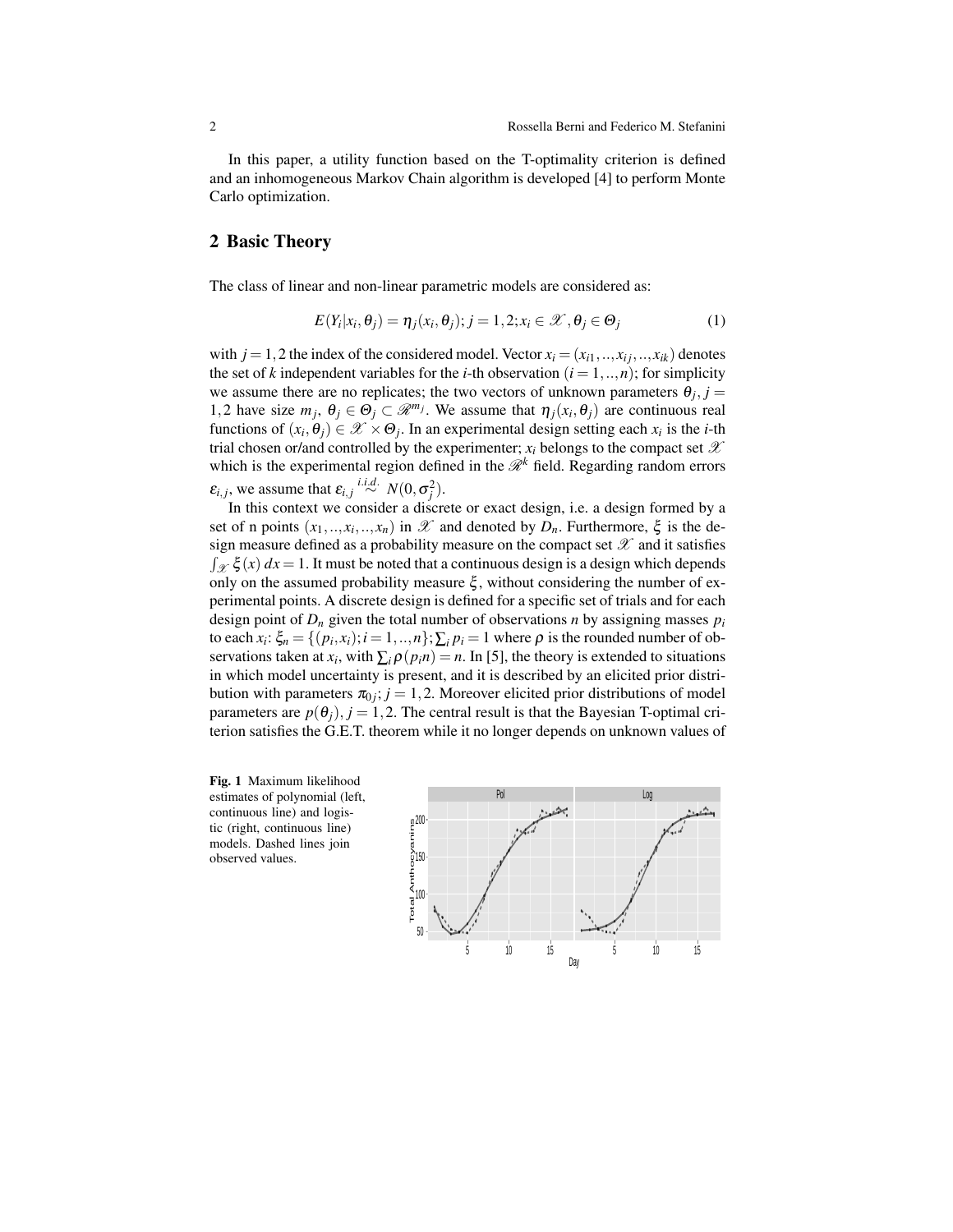T-optimal Bayesian designs by simulation 3

the true model parameters. The two noncentrality parameters are:

$$
\Delta_j(\xi, \theta_{\bar{j}}) = \inf_{\theta_j \in \Theta_j} \int_{\mathcal{X}} (\eta_{\bar{j}}(x, \theta_{\bar{j}}) - \eta_j(x, \theta_j))^2 \xi(dx)
$$
 (2)

with  $j \in \{1,2\}$  and  $\overline{j}$  its complement in  $\{1,2\}$ , thus *j* is in turn the index of the true model, after [2]. A T-optimal design  $\xi^*$  maximizes the criterion:

$$
\Gamma(\xi) = \sum_{j \in \{1,2\}} \pi_{0j} \int_{\Theta_j} \Delta_j(x,\theta_j) p(\theta_j) d\theta_j \tag{3}
$$

#### 3 A Monte Carlo algorithm for wine making

The kinetic of total anthocyanins (TAs) during a vinification procedure which is quite popular in Tuscany is considered. Year 2010 data were collected by daily sampling during maceration just after a pumping over. One hundred *ml* were withdrawn from the sampling valve and the UV/VIS spectra of the supernatants were recorded after centrifugation. Two models were considered (Figure 1): a polynomial  $(\eta_1)$ which is motivated by the possible role played by sulfitation, a logistic curve  $(\eta_2)$ which is based on chemical considerations about the presence of TAs in solution. The expected values are:

$$
\eta_1(x,\theta_1) = \theta_{1,0} + \theta_{1,1}x + \theta_{1,2}x^2 + \theta_{1,3}x^3 + \theta_{1,4}x^4
$$
\n(4)

$$
\eta_2(x,\theta_2) = \theta_{2,2} + ((\theta_{2,1} - \theta_{2,2})/(1 + exp((\theta_{2,3} - x)/\theta_{2,4})))
$$
\n(5)

thus discrimination is performed between two non-linear functions in coefficients and/or factors with only one independent variable  $(k = 1)$ .

The prior probability values on models are  $\pi_{0,1} = 0.1$  and  $\pi_{0,2} = 0.9$ . Discretized posterior distributions on a grid of 25 points given observed data *d* were derived after calculating Laplace approximations under weakly informative priors, respectively  $p(\theta_1 | d)$  and  $p(\theta_2 | d)$ . Following [4], we defined the inhomogeneous Markov Chain to optimize the utility function:

$$
u(\xi, \theta_1, \theta_2) = 1 \cdot 10^{-10} + \pi_{01} \Delta_2(\xi, \theta_1) + \pi_{02} \Delta_1(\xi, \theta_2)
$$
(6)

with a multivariate normal jump distribution  $g(\tilde{\xi} | \xi)$  defined on suitably transformed coordinates and weights  $(h_x(x_i), h_p(p_i))$ ,  $i = 1, \ldots, 5$ . Given the current state  $(\xi, v)$  of this chain, the steps of our algorithm are:

- 1. Generate a candidate design  $\tilde{\xi}$  given the current state using *g*.
- 2. Generate *J* points  $(\theta_1^{(j)})$  $\theta_1^{(j)}, \theta_2^{(j)}$  $2^{(1)}$ )<sub>*j*</sub> from the distributions of model parameters  $p(\theta_1 | \theta_2)$ *d*) and  $p(\theta_2 | d)$ . Calculate

$$
\tilde{v} = J^{-1} \sum_{j=1}^{J} log \left( u(\tilde{\xi}, \theta_1^{(j)}, \theta_2^{(j)}) \right)
$$